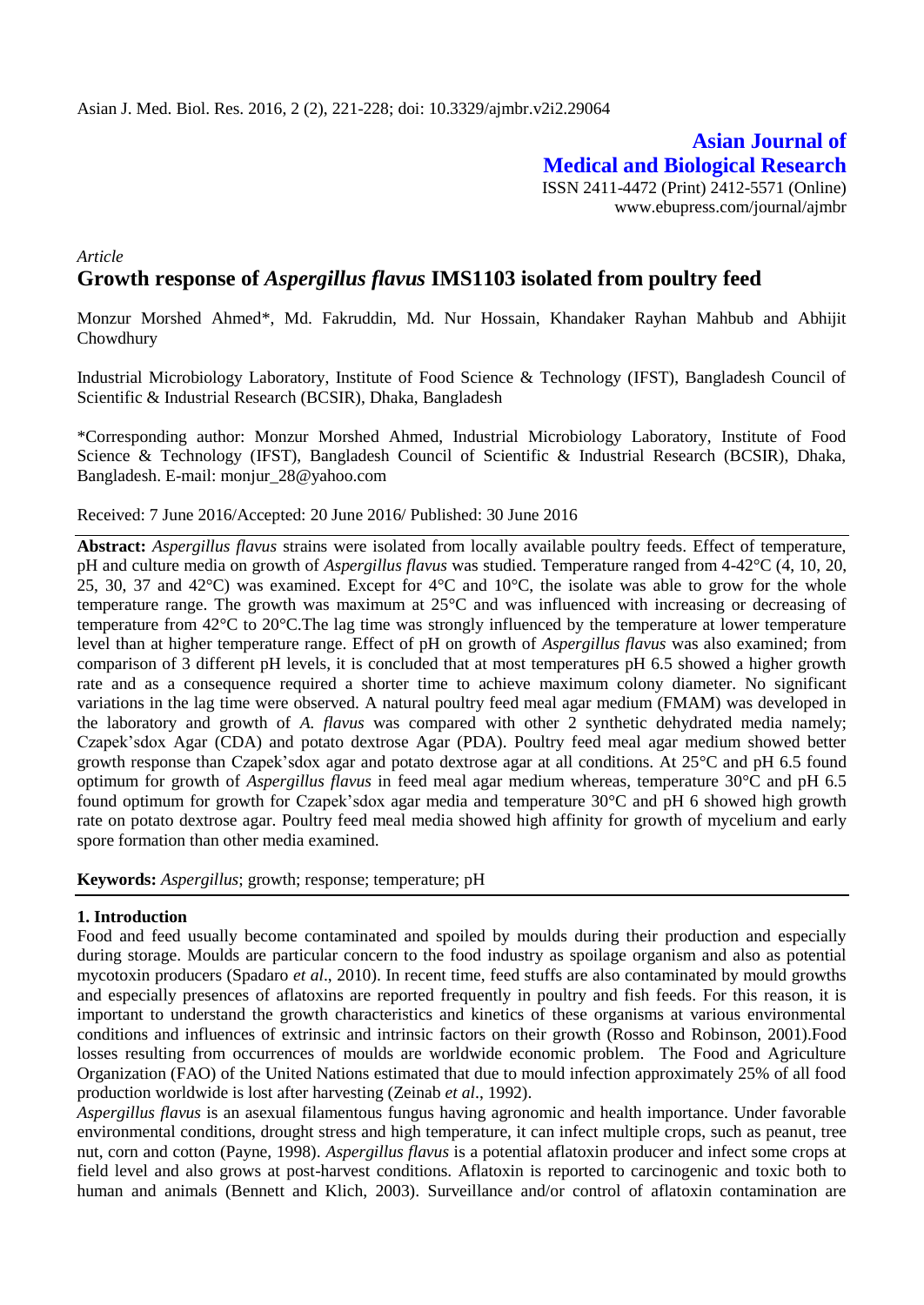increasingly important and have been reported throughout the tropical and subtropical regions (Arim, 1995). Aflatoxin research in Philippines began with an aflatoxin survey of various foods in 1967. Uganda is an Eastern African country with tropical climate and was one of the countries where aflatoxin studies first started (Kaaya and Warren, 2005). Many previous studies have showed influence of environmental factors on production of aflatoxin by *Aspergillus flavus* (Northolt *et al*., 1977; Trucksess *et al*., 1988; Aldred *et al*., 1999; Astoreca *et al*., 2007; Giorni *et al*., 2008; Mehra and Jaitly, 1995). Mousa *et al*. (2013) stated that temperature is the most important factor in the physical environment affecting metabolic activities of the fungi.

Major objectives of the present study were to investigate the effect of different temperatures and pH on growth of *Aspergillus flavus* isolates, isolated from poultry feeds from different feed producer's stores. The study was sequenced in three main parts. Firstly, the effect of temperatures on the growth was studied at different temperature namely 4, 20, 25, 30, 37 and 42°C. To observe variation of growth kinetics, three different media; potato dextrose agar (PDA), Czapek'sdox agar and feed meal agar (FMA) and various level of pH e.g. 6.0, 6.5 and 7.0 were examined. The results are discussed in details in the results and discussions part of this thesis. A general conclusion is drawn on the basis of the results obtained.

# **2. Materials and Methods**

# **2.1. Sample collection**

15 poultry feed samples were collected from different farms and shops. Feed samples were collected during a 6 months-long period from December 2009 to May 2010. Samples were collected aseptically following standard microbiological protocol and transported to the laboratory as soon as possible.

# **2.2. Isolation of** *Aspergillus* **spp.**

Dilute plate technique was used for isolation of fungi from the samples according to Pratiwi *et al*. (2015). A part of feed sample weighing 20 g was mixed with 180 ml of saline solution (0.85% sodium chloride) on a horizontal shaker for ca. 30 minutes. Then, 1 ml of appropriate dilutions made up to 10-5 was applied on Potato Dextrose Agar for *Aspergillus flavus*. After 5-7 days of incubation at 25°C in dark presumptive colonies were selected and transferred onto appropriate identification media.

# **2.3. Identification of** *Aspergillus* **spp.**

Colony morphology of fungi in different artificial media alone can give a preliminary idea about identification of most fungal strains (Klich, 2002). Conidial suspensions of isolated *Aspergillus* spp. was inoculated on the Czapek's-dox- agar (CYA), Potato Dextrose agar (PDA) and Feed meal agar media (FMAM) for observation of colony characteristics and incubated in the dark at 25°C for 7-14 days. Species identification was carried out according to Balajee *et al*. (2007). The development of the colony over a period was observed considering the texture, size and color of the colony, sporulation and reverse color. Identification also includes microscopic observation of the presumptive *Aspergillus* spp.

# **2.4. Assessment of hyphal growth rate**

The radial mycelial growth of each plate was measured in two directions at right angles to each other. Measurements were recorded on alternate days during the growth until the Petri plates were completely colonized. This was measurements by digital slide carlipus. Radial mycelial growth vs. time was plotted and radial growth rates were evaluated from the slopes by linear regression (Baxter *et al*. 1998; Aldred *et al*. 1999). The growth rate  $(\mu)$  was expressed as the increase in colony radial growth per unit of time.

# **2.5. Specific growth rate determination**

Maximum specific growth rate was determined from the growth curve of *Aspergillus flavus* at different temperature and different pH (Guinea *et al*., 2005).

# **2.6. Aflatoxin production assay**

Colony margins together with adjacent surrounding zones were scraped into large test tube  $(32 \times 200 \text{ mm})$ containing 10 ml chloroform: acetone (85:15 v/v). The suspension was incubated at room temperature (25 $^{\circ}$ C) for 15 - 20 min and agitated every 5 min using a vortex stirrer. The extract was filtered through Whatman no.1 filter paper and the filtrate evaporated to dryness under 40°C in an air circulated oven dryer. The residue was resuspended in 500 μl of methanol and aseptically filtered using a 0.2 μm syringe filter. It was kept at 4°C before been used for analysis by HPLC (Yazdani *et al*., 2010).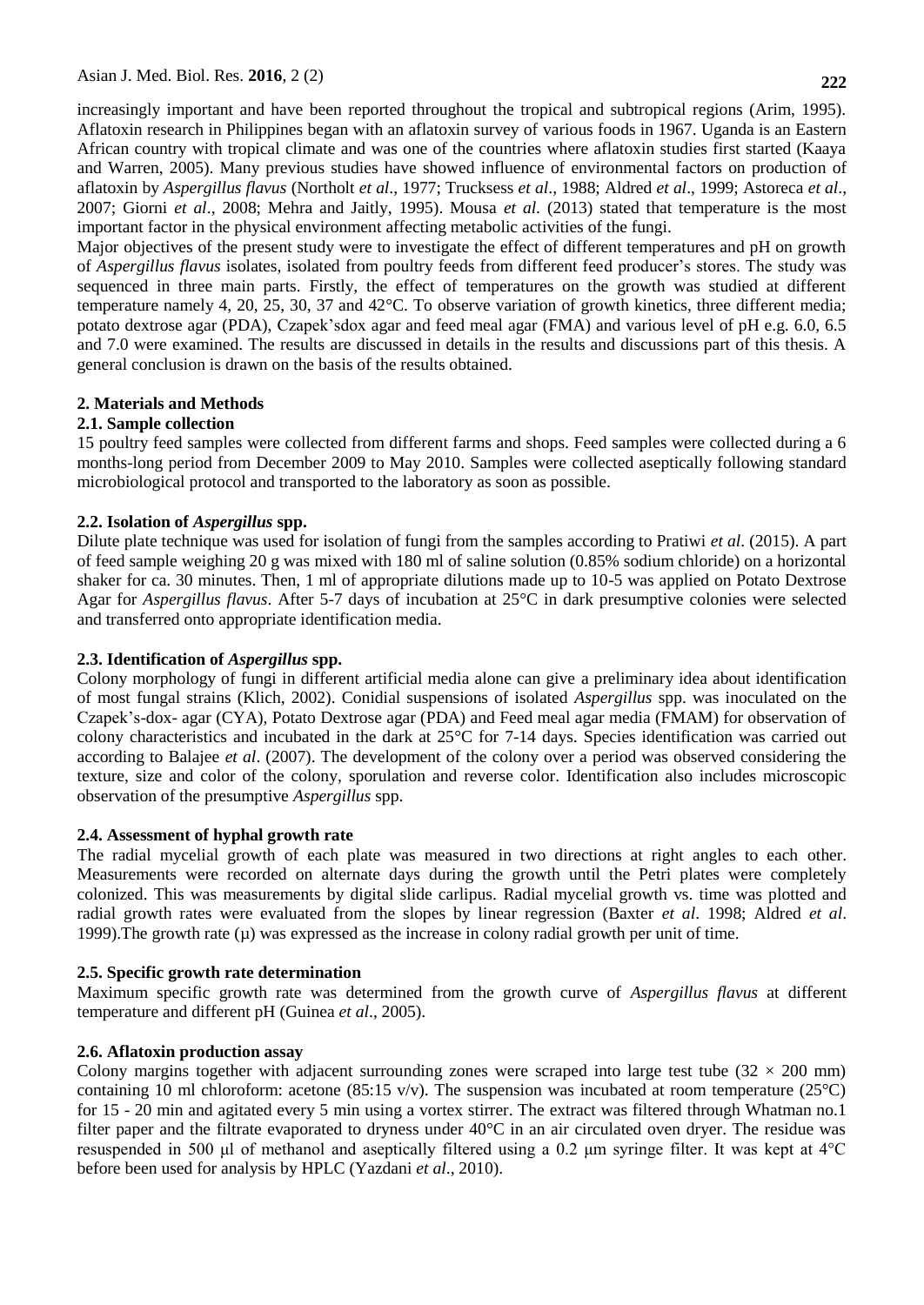# **3. Results**

# **3.1. Isolation of** *A. flavus* **from poultry feed samples**

Poultry feed samples were collected from different areas around Dhaka city. Sample was first pre-enriched in the potato dextrose broth for 24 hours at 25°C. Enriched cultures were then inoculated on potato dextrose agar plates for colony development. Plates were incubated at 25°C for 5-6 days. Based on morphological characteristics and microscopic observation, spores from suspected colonies were further inoculated on selective media for confirmation of *A. flavus* and confirmed according to Rath (2001).

# **3.2. Growth on potato dextrose agar (PDA)**

Colonies on PDA at  $25^{\circ}$ C is olive to lime-green in color with whitish pigmentation (Figure 1). Texture is woolly, granular presentation. Sclerotia found dark brown to black. Pale brown to cream color pigmentation were present in some isolates. Effuse, lime-green colonies with rough conidiophores and smooth to slightly rough conidia distinguish *A. flavus* isolates*.*

# **3.3. Growth on Czapek'sdox agar (CDA)**

Colonies on Czapek'sdox agar were granular, flat, often with radial grooves, yellow at beginning of growth but becoming bright to dark yellow-green with age (Figure 2). Conidial heads are typically radiate, mostly 300-400 µm in diameter, later splitting to form loose columns, bi-seriate but having some heads with phialides borne directly on the vesicle. Conidiophores are hyaline and coarsely roughened, the roughness often being more noticeable near the vesicle. Conidia are globose to sub-globose in shape (3-6 µm in diameter) and pale-green in color.

# **3.4. Microscopic observation**

After observed the microscopic slide, conidiophores were heavy walled, uncolored, coarsely roughened, usually less than 1 mm in length. Vesicles were elongate. Phialides was uniseriate or biseriate. Conidia was typically round, globose to sub – globose, with smooth to finely roughened walls, appear in chains, and with diameter size of 3 - 6 µm. Conidial heads was mostly radiate with conidial masses splitting into blocky columns. Hyphae were septate, pellicle formations were also observed. The distinct colonies were stained on a slide using Lactophenol cotton blue (Figure 3).

# **3.5. Influence of temperature on growth of** *Aspergillus flavus* **IMS1103**

The growth curves based on colony diameters are characterized by a lag phase followed by a period of linear growth. In the beginning of the growth, formation of white mycelium starts at the place of inoculation and this measurement corresponds with the first measurement point in the growth curve. At temperature 4°C and 10°C no growth was observed on FMAM (Figure 4). For all other temperatures (20, 25, 30, 37 and 42°C) the *A. flavus* isolate starts sporulation with light brown to pale-green spores and mycelium growth successively extended in atypical radial way.

In potato dextrose agar, at temperature 4°C, 10°C and 42°C no growth was observed (Figure 5). For all other temperatures (20, 25, 30, 37°C), the *A. flavus* isolate starts sporulation with olive to lime green spores and different mycelium growth was observed.

In Czapek'sdox agar media, no growth was observed at temperature 4°C, 10°C and 42°C (Figure 6). Rest of the temperature (20, 25, 30 and 37) °C the *A. flavus* isolate starts sporulation with yellow to dark yellow green spores.

# **3.6. Influence of pH on growth of** *A. flavus*

To determine the influence of pH, 3 different level of pH (6.0, 6.5 and 7.0) were examined. At temperature 25°C, pH 6.5 showed maximum growth rate and shortest time to reach maximum colony diameter. For pH 6.0 & 7.0 the growth rate was almost similar but colony diameter was smaller for 7.0 and growth retarded earlier than 6.0 (Figure 7).

At temperature 30°C, pH 6.5 showed maximum growth rate for *A. flavus* isolate but at pH 6 the fungus also showed very close growth performance that indicating the optimum pH for the growth of the fungus is between and around 6 and 6.5 (Figures 8 and 9).

At temperature 30°C, pH 6 showed maximum growth rate for *A. flavus* isolate on potato dextrose agar media, but at pH 6.5 the fungus also showed very close growth performance that indicating the optimum pH for the growth of the fungus is between and around 6 and 6.5.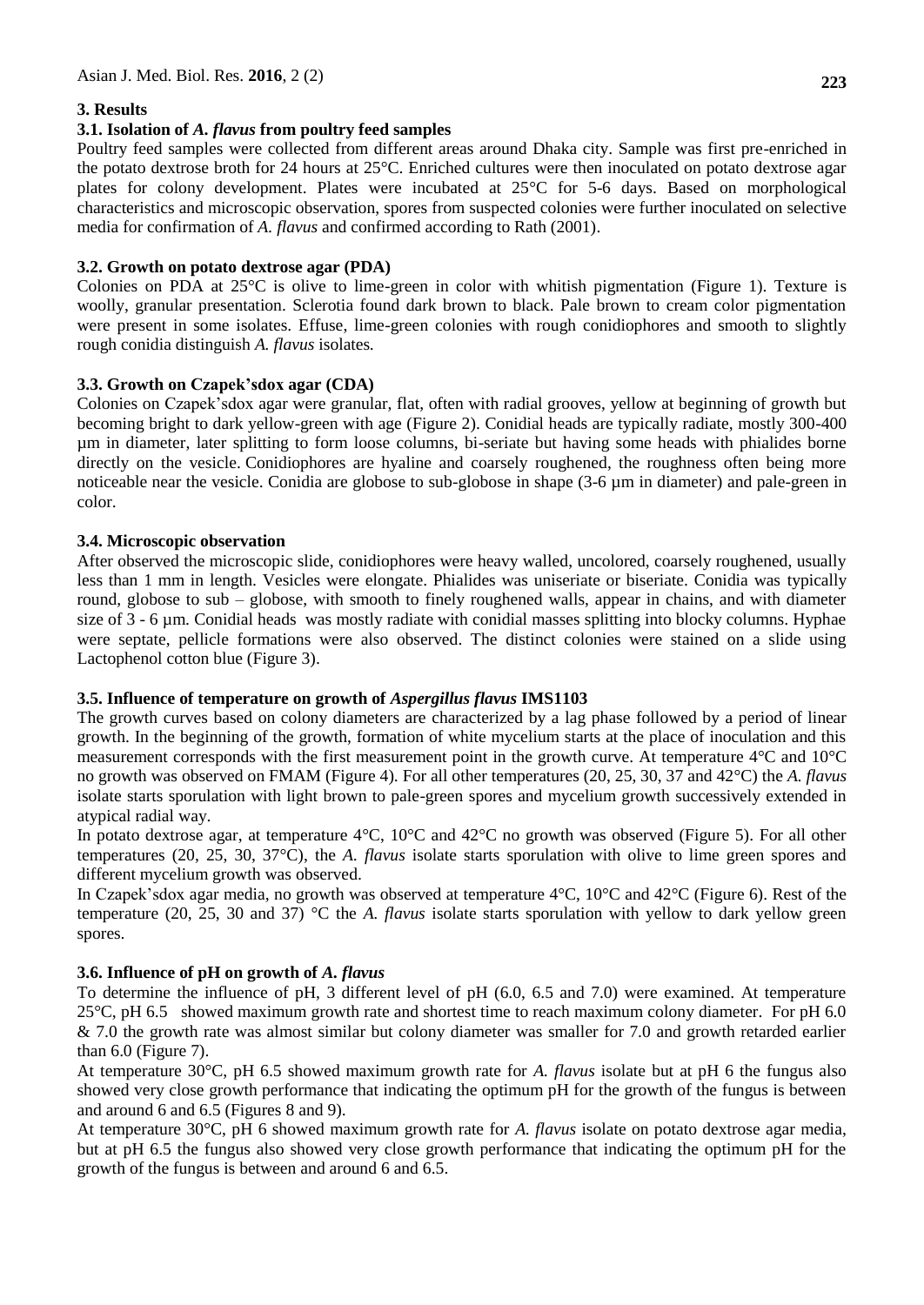| Media         | Color                                                                             | <b>Conidiophores</b>         | Conidia                                                 |  |  |
|---------------|-----------------------------------------------------------------------------------|------------------------------|---------------------------------------------------------|--|--|
| Potato        | Olive to lime-green in colour with Effuse                                         | and                          | rough Smooth to very finely roughed                     |  |  |
| dextrose agar | whitish pigmentation.                                                             | conidiophores.               | conidia                                                 |  |  |
| Czapek'sdox   | Yellow at first but quickly Conidiophores are hyaline Conidia are globose to sub- |                              |                                                         |  |  |
| agar          | becoming bright to dark yellow-                                                   |                              | and coarsely roughened, the globose in shape (3-6 µm in |  |  |
|               | green with age.                                                                   |                              | roughness often being more diameter) and pale-green in  |  |  |
|               |                                                                                   | noticeable near the vesicle. | colour.                                                 |  |  |

**Table1. Growth features of** *A. flavus* **on potato dextrose agar & Czapek'sdox agar plates.**

**Table 2. Microscopic observation** *of A. flavus* **isolates.**

| <b>Size</b> | <b>Stipes Color</b> |  | <b>Surface</b> | <b>Vesicle Serration</b> | Metula covering | <b>Shape</b>   | <b>Conidia Surface</b> |        |
|-------------|---------------------|--|----------------|--------------------------|-----------------|----------------|------------------------|--------|
| 400-800     | Pale                |  | brown Ouietly  | <b>B</b> iseriate        | ঽ∖∠             | <b>Glubose</b> | Smooth                 | finely |
|             | roughened           |  | spherical      |                          |                 | ellipsoid      | roughened              |        |



**Figure 1. 4 day growth of** *A. flavus* **IMS1103 on potato dextrose agar at 30°C.**



**Figure 2. 4 day growth of** *A. flavus* **IMS1103 on Czapek'sdox agar at 30°C.**



**Figure 3. Photograph of isolated** *Aspergillus flavus* **strain in the laboratory.**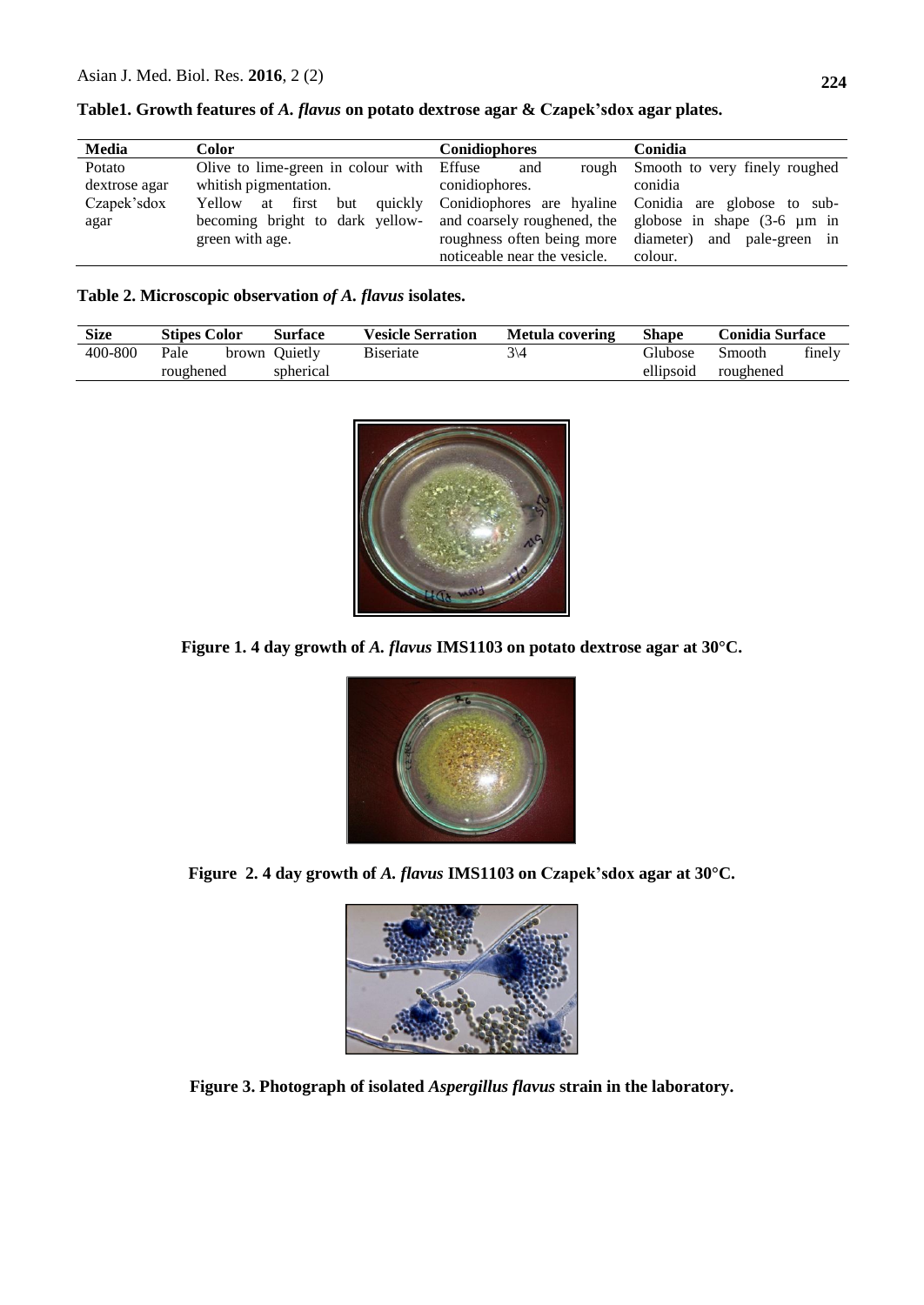

**Figure 4. Growth of** *A. flavus* **isolate on FMAM at different temperatures.**



**Figure 5. Growth of** *Aspergillus flavus* **at the different temperatures onCzapek'sdox agar media.**



**Figure 6. Growth of** *Aspergillus flavus* **at the different temperatures on potato dextrose agar media.**



**Figure 7. Growth of** *Aspergillus flavus* **at temperature 25°C for pH 6.0, 6.5 and 7.0 on FMAM.**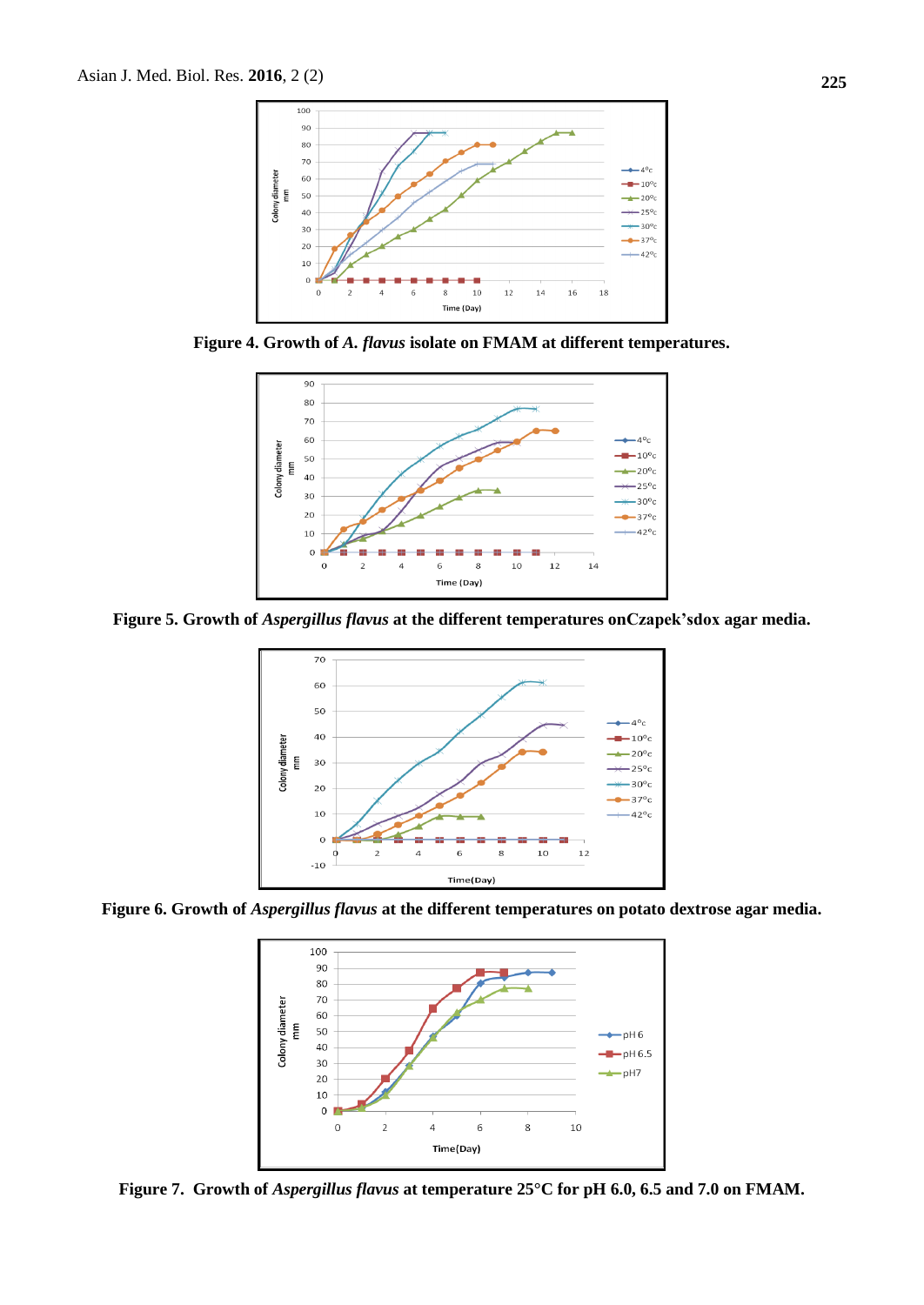

**Figure 8. Growth of** *Aspergillus flavus* **on temperature 30 °Cat pH 6, 6.5 and 7 on Czapek'sdox agar media agar media.**



**Figure 9. Growth of** *Aspergillus flavus* **on temperature 30°C at pH 6, 6.5 and 7 on potato dextrose agar media.**

#### **3.7. Comparisons of three media (Feed meal agar media, Czapek'sdox agar media and potato dextrose agar) on the growth of** *A. flavus*

Tables 1 and 2 summarizes comparison of three media for growth of *Aspergillus flavus* IMS 1103. Feed meal agar media proved to be as suitable as Czapek'sdox agar and potato dextrose agar for growth of *Aspergillus*.

#### **3.8. Aflatoxin production**

*Aspergillus flavus* IMS1103 can produce aflatoxin B1, B2 and G1 but not aflatoxin G2. Feed meal agar media was found more suitable for aflatoxin production by *Aspergillus flavus*.

#### **4. Discussion**

The present study was carried out to investigate the effect of extrinsic factors namely temperature and pH on growth of *Aspergillus flavus* IMS1103 isolated from poultry feed and to evaluate the performance of a newly developed media (Feed Meal Agar Media) on growth and toxin production of *Aspergillus* spp*.*

Temperature showed to have influence on lag time of growth of A. *flavus*. In case of growth on FMAM, the lag time for 20°C was 24 hours while, for 25°C it was nearly 18 hours but for other higher temperatures the lag time was 6 to 12 hours. For 25<sup>o</sup>C, the time needed to reach the maximum colony diameter was the shortest (6 days) and a decrease or increase temperature resulted in an increase of time to reach the maximum colony diameter. Although 25°C showed maximum growth rate for *A. flavus* isolate but at 30°C the fungus also showed very close growth performance that indicating the optimum temperature for growth of the fungus is between and around 25°C and 30°C. At temperature 37°C, the fungus showed very fast starting of growth and the lag time for the temperature was the shortest among all the temperatures tested. It is also observed that after 24 hours of incubation the growth rate became slower for 37°C and time required to reach the maximum colony diameter was 10 days while for 25°C it was 6 days. Slower growth rate was also observed at 20°C and 42°C. It grew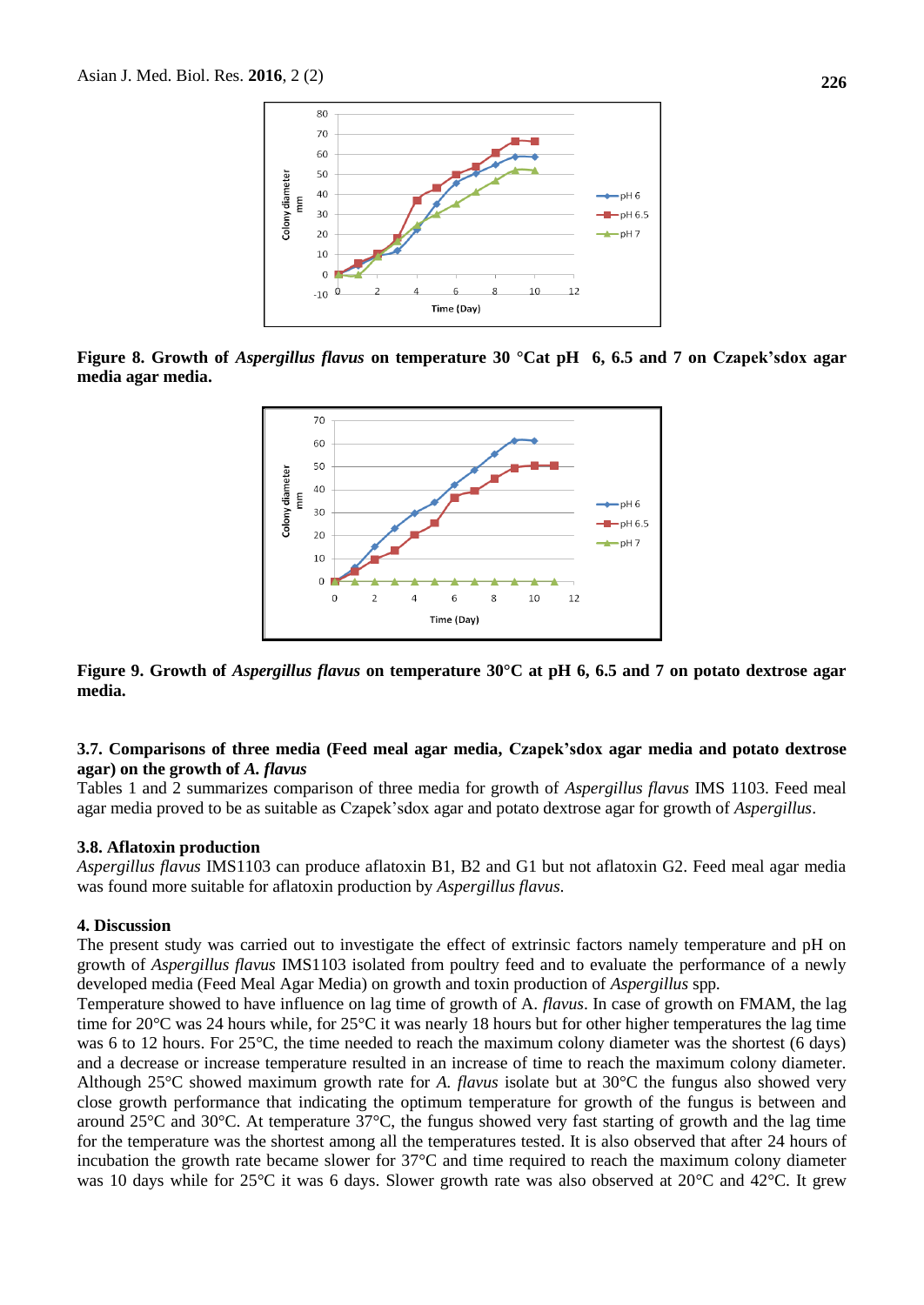poorly at 42°C and highest colony diameter was 68.59 mm and no more growth occurred after 9 days even the colony diameter was not completed. At 20°C, the lag time was not influenced compared to other temperatures but showed consistent growth at a slower rate. Based on the results discussed, 25°C can be considered as the optimum temperature for growth of the *A. flavus* strain (Figure 6). In case of growth on Czapek'sdox agar, except temperature 37°C the lag time for 20, 25 and 30°C temperatures was 20-24 hour but different growth kinetic was observed. At temperature 20°C showed consistent growth at a slower rate. This temperature the highest colony diameter was 33.25 mm and growth ceased after 9 days. Slower growth rate was also observed at temperature 25°C and no more growth occurred after 9 days even the colony diameter (58.78mm) was not completed. Only temperature 30°C showed maximum colony diameter (76.84mm) within 10 days in this media. But it was not highest colony diameter (87mm), which was observed at temperature 25°C on FMAM. At temperature 37°C the fungus showed very fast starting of growth and lag time for the temperature was the shortest among all the temperatures tested. But growth rate was slower than the temperature 30°C (Figure 5). So the lag time was not influenced the formation of highest colony diameter. From the above results, 30°C is the best temperature for the growth of *Aspergillus flavus* in Czapek'sdox agar media.

In case of growth on PDA, The lag time for 20°C was 72 hours while, for 25°C and 37 °C it was nearly 24 hours. Very slow growth kinetic was observed at temperature 20<sup>o</sup>C and highest colony diameter was 9.03 mm and growth was stopped after 6 days even the colony diameter was not completed. Slower growth rate was also observed at  $25^{\circ}$ C and  $37^{\circ}$ C and very close growth performance were (44.69 mm and 34.16 mm respectively) also showed but growth was completely ceased after 9 to 10 days. At temperature 30°C the *A. flavus* showed very fast starting of growth and lag time for the temperature was the shortest among all the temperature tested (Figures 5 and 6). In potato dextrose agar highest colony diameter (61.24 mm) was observed at the temperature 30°C This growth kinetic was so far different from Czapek'sdox Media and feed meal agar media. So from the above results 30°C can be considered as the optimum temperature for growth of the *A. flavus* on the potato dextrose agar media.

On FMAM, lower pH  $(6 \& 6.5)$  showed better growth rate and colony diameter than pH 7.0 (Figure 7). Lag time at all pH is lower than that on other media (Czapek'sdox and PDA). On Czapek'sdox agar, for pH 7, the lag time was 24 hours, and highest colony diameter was 52 mm and no more growth occurred after 9 days even the colony diameter was not completed. At pH 7, the lag time was not influenced compared to other pH but showed consistent growth at a slower rate (Figure 8). Based on the results, pH 6.5 can be considered as the optimum pH for the growth of *Aspergillus flavus* on the Czapek'sdox agar. On potato dextrose agar, highest colony diameter showed 61.24 mm at pH 6 and growth was ceased after 10days. At pH 6.5 maximum colony diameters was 50.49 mm and no more growth was observed after 11days. No growth was observed at pH 7 (Figure 9). So, temperature 30<sup>o</sup>C and pH 6 was the optimum for the growth of *Aspergillus flavus* on the potato dextrose agar media.

There was no significant growth of *A. flavus* at the temperatures of 4°C and 10°C on the three culture media. The temperatures of 25°C and 30°C favored fast colony diameter for the growth of *A. flavus* on the three culture media. On the other hand slower growth was observed at temperatures 37°C and 42°C on all the culture media. At temperature 25°C, *A. flavus* grew better on feed meal agar media while Czapek'sdox agar media and potato dextrose agar, it was 30°C. At the temperature of 42°C, *A. flavus* was significantly inhibited in the Czapek'sdox agar media and potato dextrose agar. These observations may suggest that the feed meal agar media may influence the growth of *A. flavus* at higher temperature*.* Furthermore, it was found that the feed meal agar media supported maximum growth rate of *A. flavus* of the three media tested. PDA and Czapek'sdox agar media showed lower growth kinetic than the feed meal agar media.

The isolate was found to be able to produce 3 types of aflatoxin (aflatoxin B1, B2 and G1). On FMAM and PDA, three types of aflatoxin were produced, but on Czapek'sdox agar, only aflatoxin B1 and G1 was produced. Toxin production was found to be better on FMAM than on other two medias (PDA and Czapek'sdox).

Growth performance and toxin production of *Aspergillus flavus* on newly developed FMAM media showed to be comparable to PDA and Czapek'sdox agar media. Nutrient components in feed meal agar medium showed to play an important role in triggering mycelial growth and toxin production and this low cost media can be routinely used for growth of *Aspergillus flavus*.

# **5. Conclusions**

This study examined the effect of temperature and pH on growth of *Aspergillus flavus* IMS1103 isolated from poultry feed. Data obtained in this study is critical in building up a picture of the key factors which influence growth and sporulation of strains of this important mycotoxigenic species. Poultry feed meal agar media showed